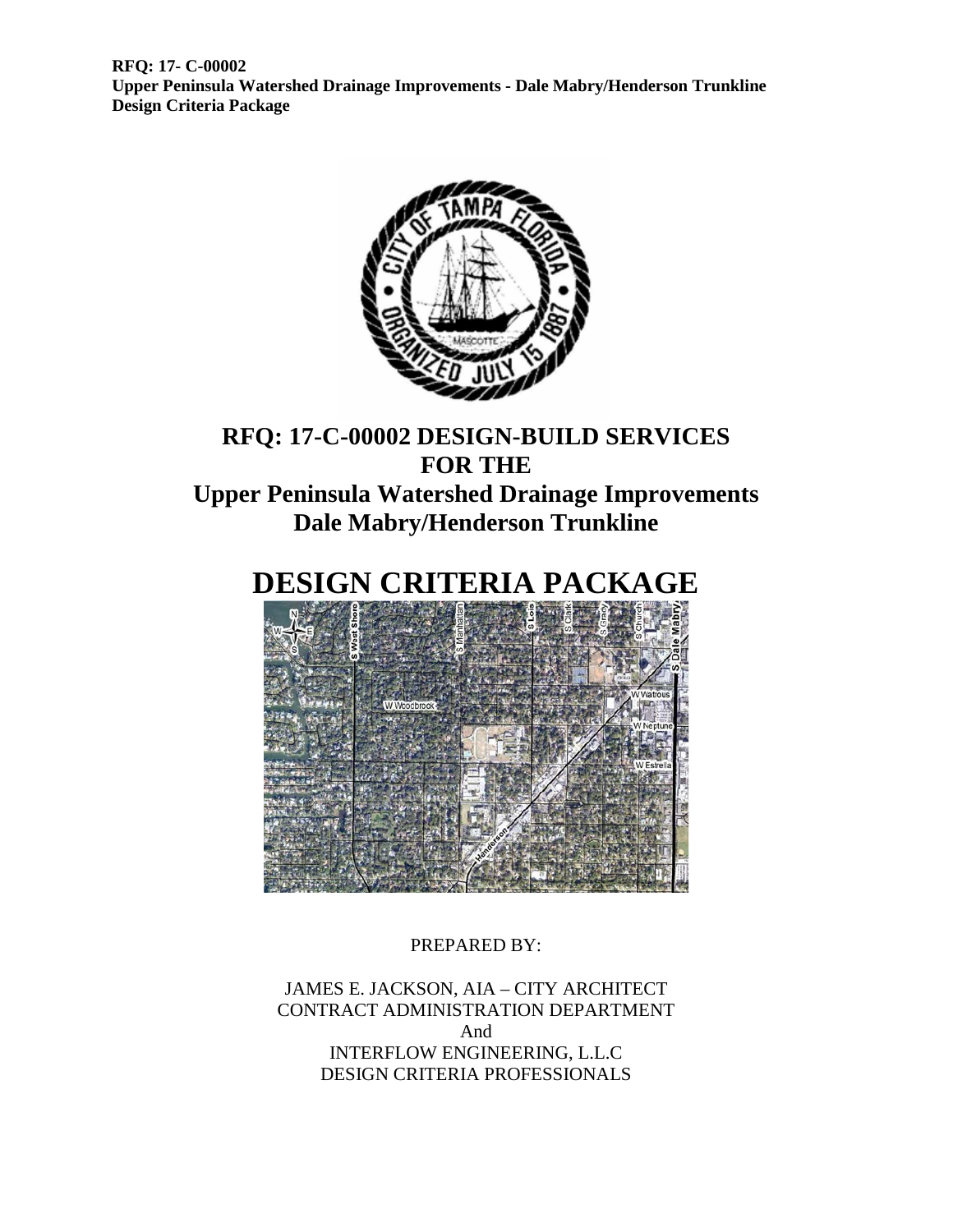#### CITY OF TAMPA OCTOBER 2016

# **DESIGN CRITERIA:**

The City of Tampa and Interflow Engineering, LLC has prepared the Design Criteria Package for RFQ: 17-C-00002 Design-Build Services related to the Upper Peninsula Watershed Drainage Improvements- Dale Mabry/Henderson Trunkline from the intersection of Dale Mabry Highway and Henderson Boulevard with an outfall to Hillsborough Bay at the Estrella Street terminus.

The scope shall include, but not be limited to the following:

- Design services will include:
	- o Survey
	- o Subsurface Utility Excavation Locates
	- o Utility Coordination
	- o Assessment of all trees in or immediately adjacent to the right-of-way
	- o Assessment and identification of economical treatment alternatives for stormwater quality improvements
	- o Geotechnical investigation to assess soils for stability and unsuitable materials
	- o Completion of a hydrologic/hydraulic analysis for capacity in the proposed stormwater structures.
- Comprehensive design services of selected improvements
- Detour Route planning
- Coordinating, applying for and obtaining regulatory permits
- Preconstruction Services with Development of Guaranteed Maximum Price (GMP) for construction
- Construction of selected improvements, including any demolition and rehabilitation of existing stormwater structures and pipes
- Public Relation activities to maintain a positive response to the project from affected residents.
- Construction Engineering and Inspection Services
- Estimated Construction Budget: \$40,000,000

In addition, the following pages contain the project overview and description of requirements.

#### **1. Purpose**

1.1 This document provides the criteria for the design and construction of approximately 8,100 linear feet of box culvert and associated utility construction and or relocation. The intent is to list the minimum design-build criteria necessary for achieving installation of the new stormwater infrastructure.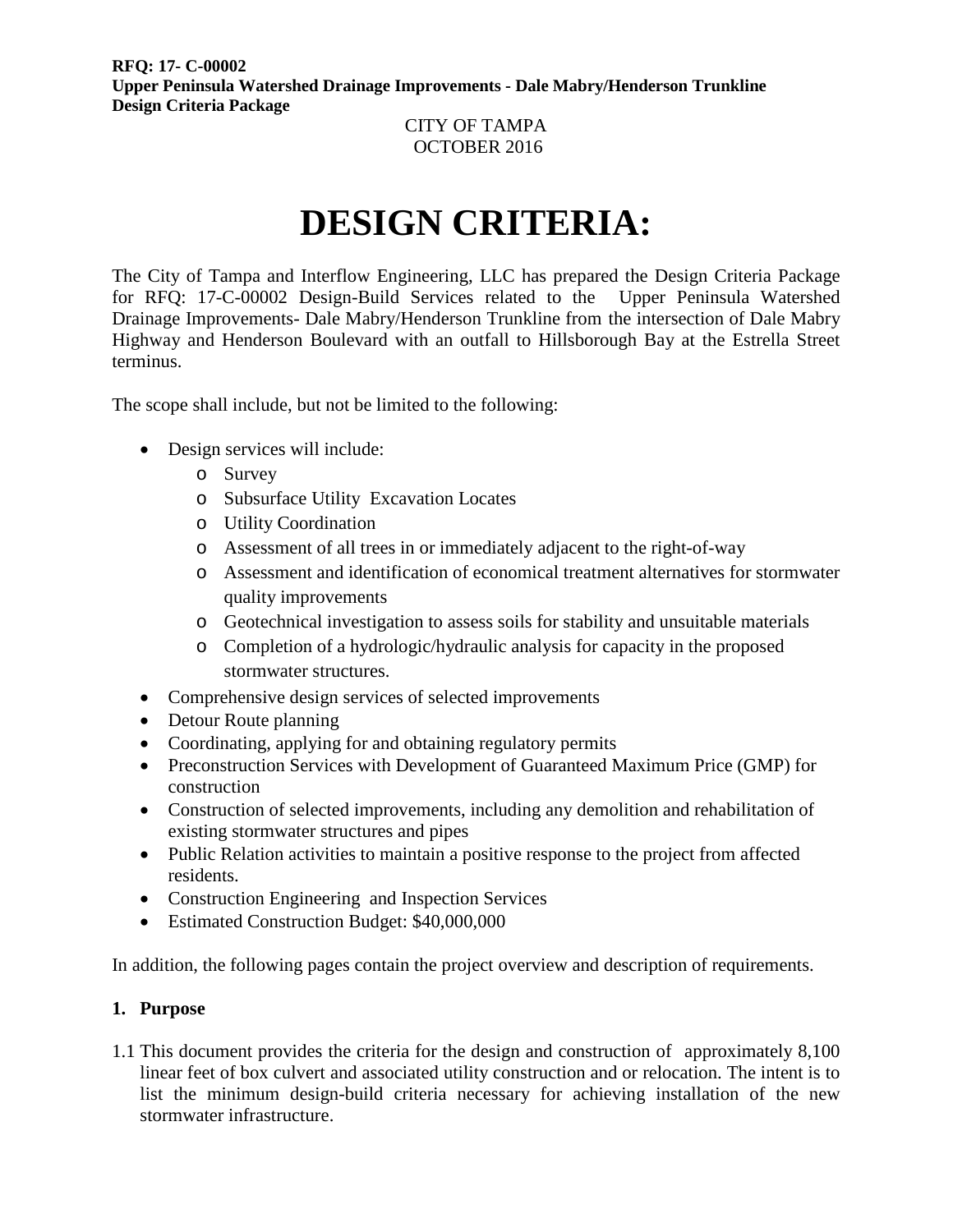1.2 This package is not a specification or prescriptive checklist and is not intended to replace the professional judgment by a competent licensed professional engineer after coordination with the end-user and stakeholders of the City of Tampa.

#### **2. Design Criteria**

- 2.1 The design will be based on the Feasibility Study prepared by Interflow Engineering, LLC and provide facilities that will meet the needs of the Transportation and Stormwater Services Department (TSS) to effectively and efficiently mitigate flooding in the area. Construction of drainage improvement features will reduce flooding depth and duration within the basin with an outfall to Hillsborough Bay at the Estrella Street terminus. The design should consider existing conditions and the current and future demands on the stormwater conveyance system. It is imperative that the final designer and preparer of construction documents fully understand the system requirements (modeling results), permitting, site logistics (residential impacts) and all related requirements to design the stormwater facilities accordingly.
- 2.2 The surrounding area is highly urbanized; therefore the impacts during construction would consist of: transportation, access to residences, trees in or near the right-of-way, and utility service relocations and/or adjustments. There is little or no vacant land in the region; however, the Design Build effort should consider the incorporation – to a practical extent – green solutions as part of the proposed stormwater infrastructure
- 2.3 Design and construction can be broken down into three (3) logical phases to allow the design/ build team to complete the design and permitting for Phase I and commence construction prior to completing the design for Phase II and Phase III. Note, the phasing plan can be adjusted to suit the final design.

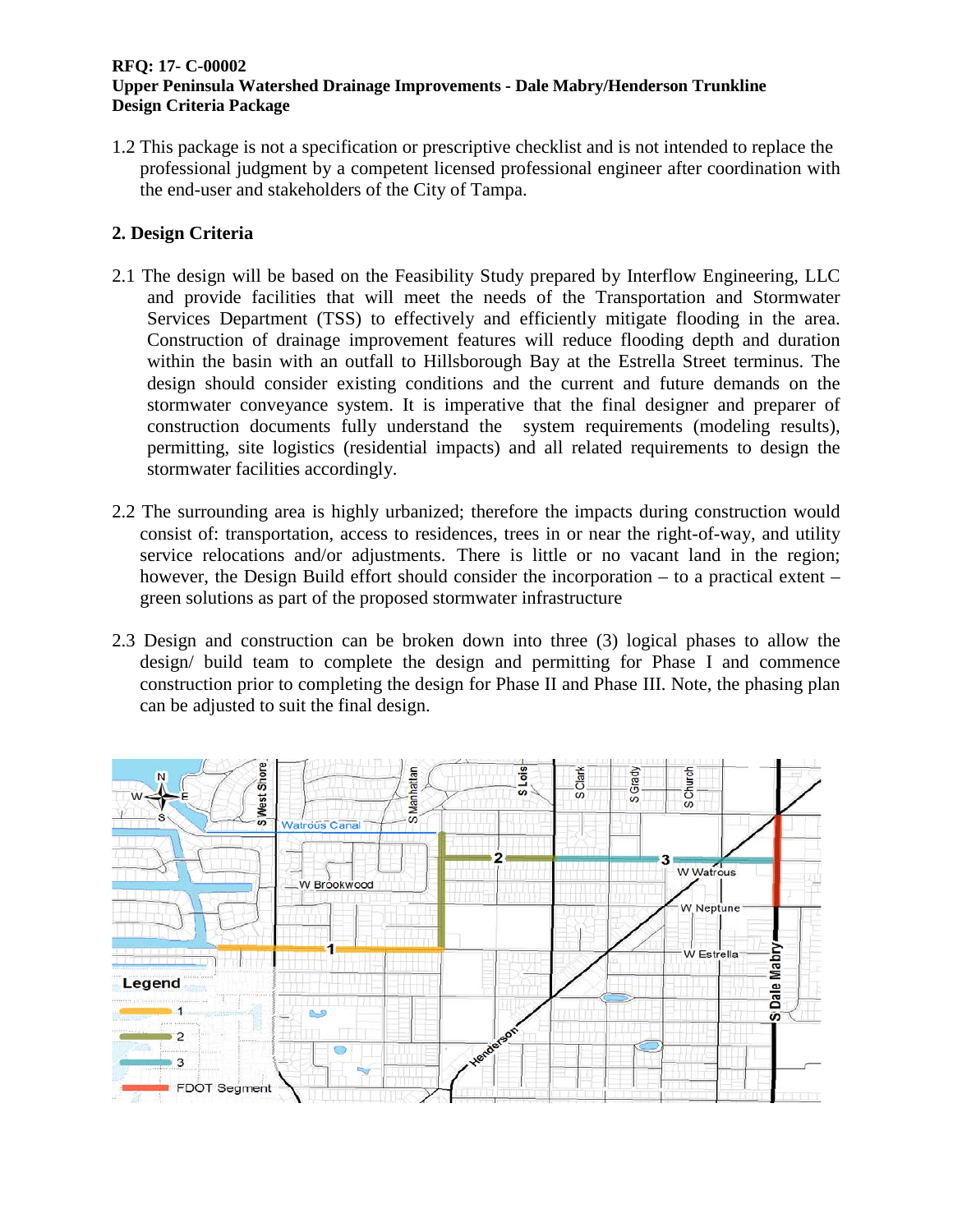- 2.4 Design build services shall include, but not be limited to, demolition, replacement of all aging infrastructure, pavement, traffic analysis, maintenance of traffic, coordination with regulatory agencies, utility coordination, topographic survey, tree assessment, geotechnical investigation, hydrologic/hydraulic analysis, public relations, design plans and cost estimating.
- 2.5 Existing drainage problems on S. Dale Mabry Highway from Henderson Blvd to Neptune Ave are frequent and severe. Even frequent storm events (for example, Mean Annual or 2.33- Year Storm) cause significant flooding.
- 2.6 The Culbreath Isles neighborhood has significant transportation challenges as it will impact the only entrance into this area. Additionally west of Manhattan the route appears to only have 50-feet of right-of-way (previously 60-feet).

#### 3. **Project Development Criteria**

The Design Build Team is to provide a topographic survey of the proposed route for the respective stormwater improvements. Conduct preliminary design services that will include the following:

- Utility coordination with the City and other utility owners to determine the existing facilities, which may include subsurface utility excavation (SUE).
- A tree assessment by a certified arborist for impacts to large diameter and protected trees within the public right-of-way.
- Traffic assessment for maintenance of traffic and detour route planning.
- Geotechnical assessment of soils within the impacted areas.
- Environmental and right-of-way permitting.

The upstream connections and any conceivable route for the stormwater runoff to the downstream receiving waters will impact existing developed areas. The City will review the proposed design for constructability and to ensure a complete working system. The final design for the stormwater improvements will be during construction.

Create final plans to be provided in Auto CAD (.dwg) and PDF format , and provide pricing proposals developed to a GMP document with all associated exhibits (scope, pricing, and qualifications).

Present final design; site plan, site preparation, construction schedule, equipment purchases and placement, utility agreements, right of way permits and all required approvals from regulatory agencies and local authorities.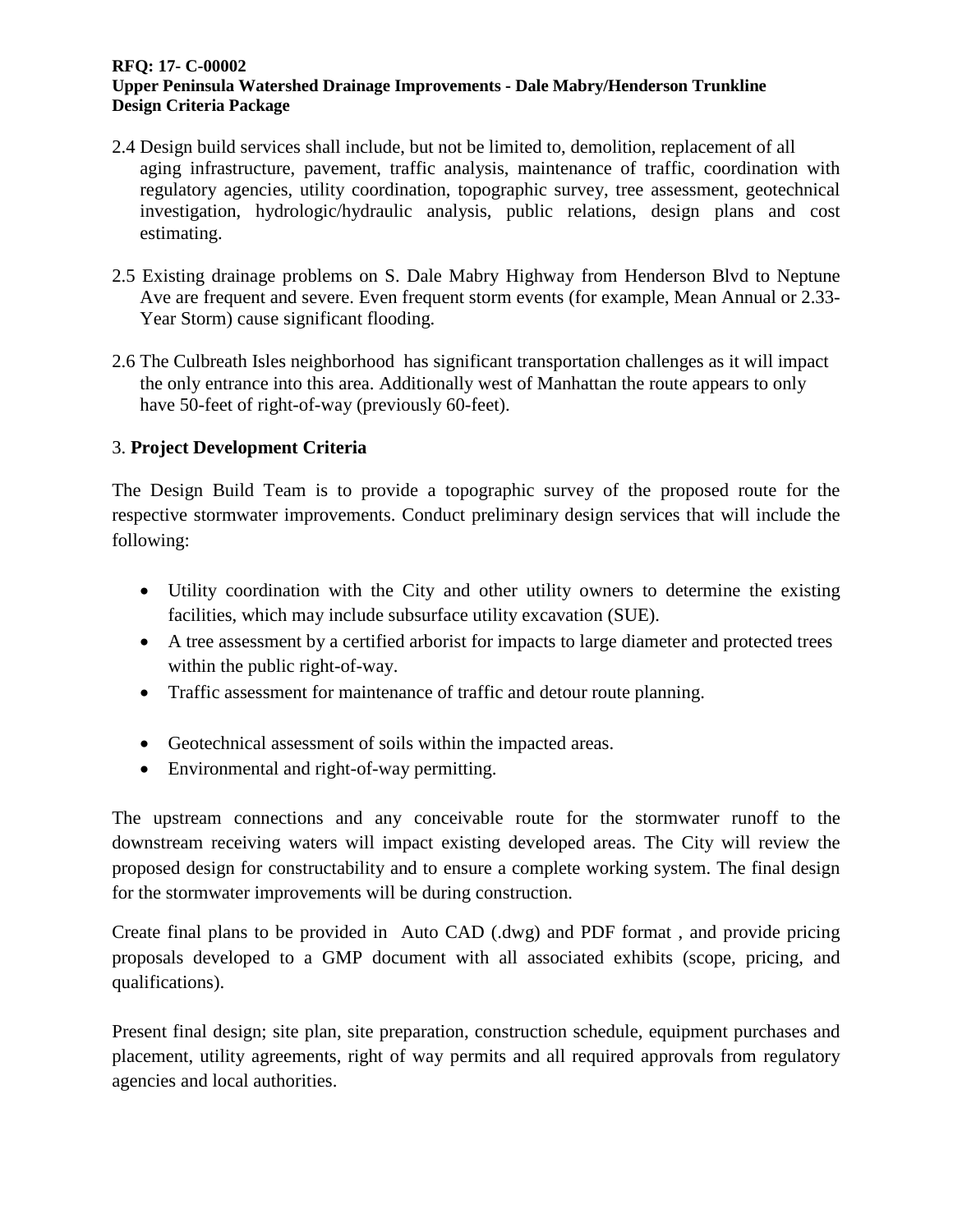#### **4. Environmental Criteria**

The Design Build effort shall incorporate, to a practical extent, green solutions as part of the proposed stormwater infrastructure. Solutions include, but are not limited to, treatment systems appropriate for an urban area such as rain gardens, vortex separators, filters, baffle boxes and wetlands to reduce pollutant loading on Tampa Bay.

Using typical approaches (for example, stormwater ponds) for treatment are not economical as enough vacant land is not available. Many of the existing treatment systems are to be used to retrofit existing systems or can be constructed with new features.

The Design Build team will be responsible for all required environmental testing and permitting needed to complete the project. The scope of these requirements will be determined by the Design Build team based on the selected improvements and construction requirements.

#### **5. Construction Management & Oversight (Inspection)**

The Design Build team will be responsible for primary construction management activities and general project oversight with consistent coordination with the City during the design and construction portions of the project. Construction management activities will include, but not be limited to:

• Preparation of a general Quality-Control Plan to be submitted in format(s) acceptable to the City, in which personnel, procedures, controls, instructions, tests, records, and forms to be used to carry out the Design Build Firm's quality-assurance and quality-control responsibilities will be identified. Coordinate with Contractor's construction schedule.

• Engage qualified full-time personnel trained and experienced in managing and executing quality-assurance and quality-control procedures similar in nature and extent to those required for project.

• Describe procedures for ensuring compliance with requirements through review and management of submittal process. Indicate qualifications of personnel responsible for submittal review.

• Include a comprehensive schedule of work requiring testing or inspection, including the following:

- Contractor-performed tests and inspections including subcontractor-performed tests and inspections. Include required tests and inspections and Contractor-elected tests and inspections.
- Owner-required tests include soil density, concrete for all structural or structurally related work and asphalt.
- Continuous Inspection of Workmanship: Describe process for continuous inspection during construction to identify and correct deficiencies in workmanship in addition to testing and inspection specified. Indicate types of corrective actions to be required to